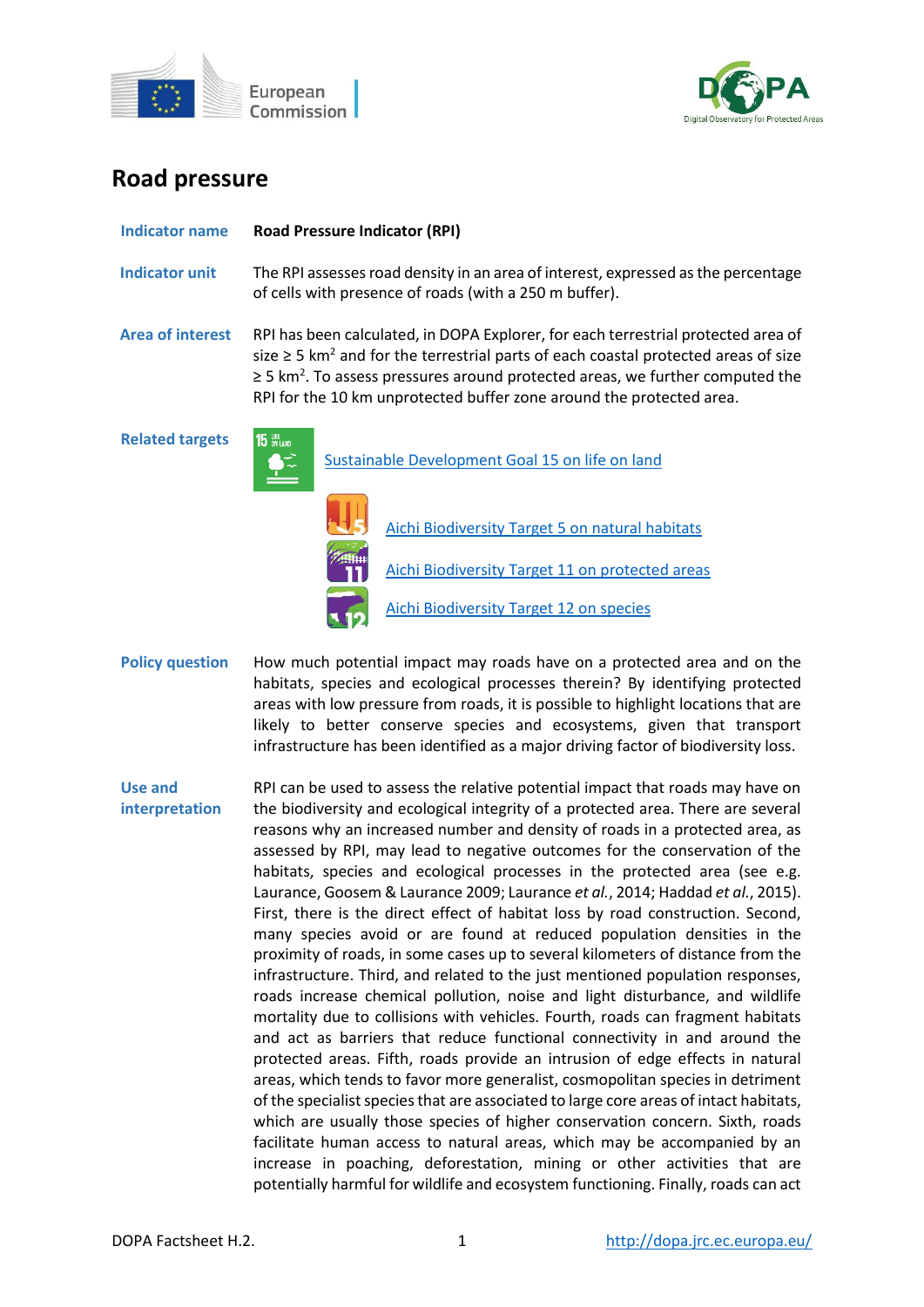as an entry point and expansion gateway for invasive species, which are frequently aided by human transportation. Although the RPI does not separately evaluate each of these pressures, it provides a general assessment of the potential combined magnitude of all these road-related effects in a given protected area.

In DOPA Explorer, for each terrestrial and coastal protected area of size  $\geq 5$  km<sup>2</sup> and its 10 km unprotected buffer zone we provide the map and coverage statistics by roads (Figure 1).



**Figure 1.** Road map and percentage of coverage by roads with a 250 m buffer inside and outside (10 km unprotected buffer zone) of a protected area as displayed in DOPA Explorer.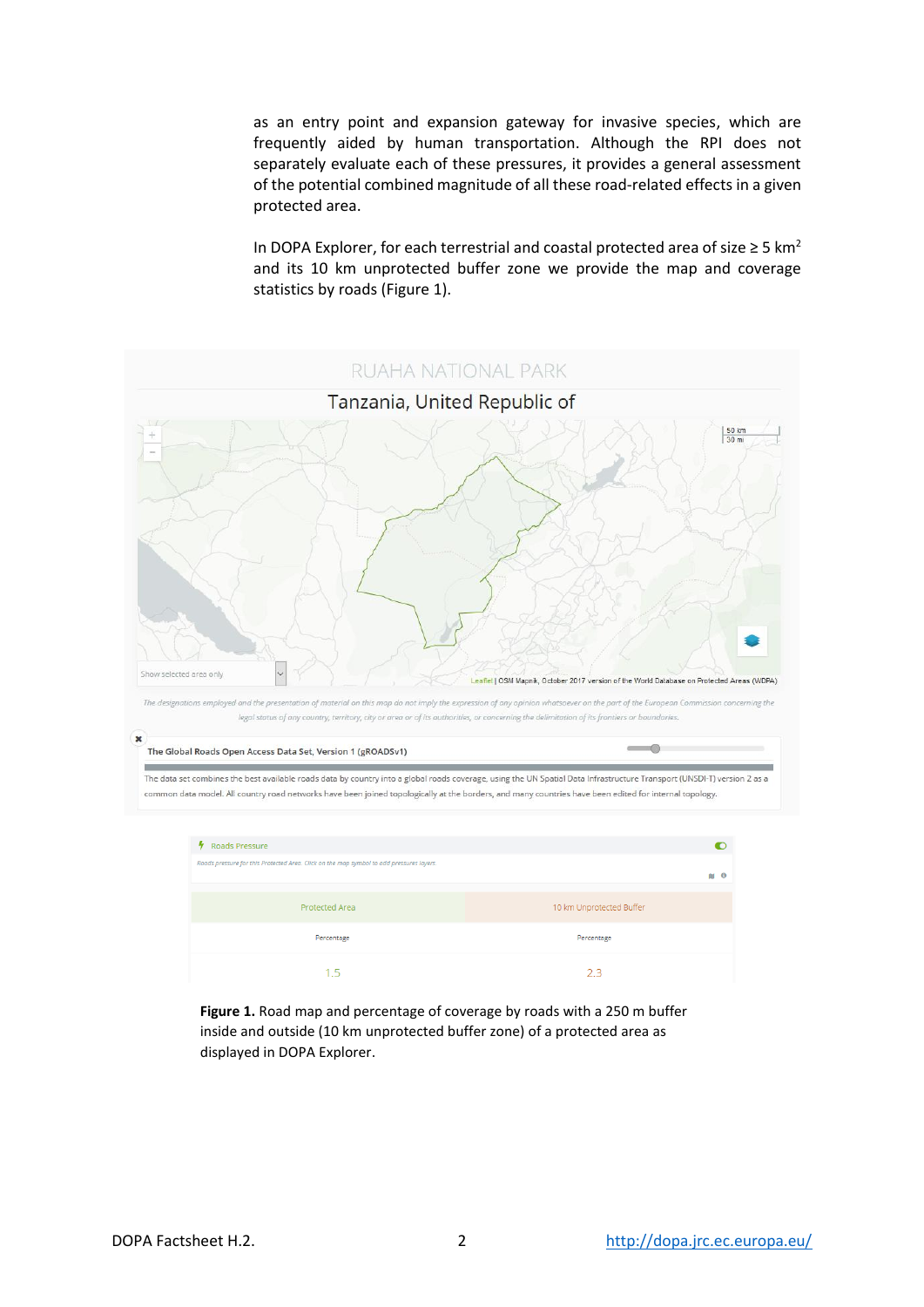- **Key caveats** RPI does not differentiate road types based on their traffic intensity, width, number of lanes, perimeter fences, availability of wildlife passages, or other characteristics. All considered roads are assumed to similarly impact on the protected areas.
	- There are differences between countries in the density, date and detail of the road data supplied in the global dataset used. Therefore, the RPI values can be compared only for protected areas falling within the same country and not at the ecoregion level.
	- RPI assesses the potential pressures of the road network on a protected area, but not the realized, actual impacts that transport infrastructure may have on the conservation targets, ecosystems or species therein. For instance, the magnitude, and even the direction, of the road effects is variable across species, although in general road effects tend to be larger and more detrimental for those species specialized in relatively pristine and undisturbed habitats, which are also usually those most endangered and in need of more conservation efforts.
- **Indicator status** Operational indicator based on standard GIS analysis. Published in peer reviewed papers(Dubois *et al.*, 2015) and technical reports (Dubois *et al.*, 2016).

## **Available data and resources**

- **Data available** RPI values are available for each terrestrial and coastal protected area of size ≥ 5  $km<sup>2</sup>$  and its 10 km unprotected buffer zone. The values can also be compared at country level, on the DOPA Explorer website: [http://dopa](http://dopa-explorer.jrc.ec.europa.eu/)[explorer.jrc.ec.europa.eu/](http://dopa-explorer.jrc.ec.europa.eu/)
- **Data updates** Planned with each update of DOPA.
- **Codes** Standard GIS operations applied to vector and raster data.

## **Methodology**

- **Methodology** A 250 m buffer was applied to the global road vector dataset, meaning that roads where enlarged to a size of  $2 \times 250 = 500$  m, before being rasterized into a grid of 250 m resolution. RPI was calculated as the percentage of cells with presence of roads inside protected areas, for each terrestrial and coastal protected area of size  $\geq$  5 km<sup>2</sup>. UNESCO Biosphere Reserves were discarded as well as protected areas with known areas but undefined boundaries.
- **Input datasets** The indicator uses the following two input datasets:

### Protected Areas

- WDPA of January 2021 (UNEP-WCMC & IUCN, 2021)
	- o Latest version available from: [www.protectedplanet.net](http://www.protectedplanet.net/)

### Road maps

- gROADS version 1. 1980-2010. (CIESIN-ITOS, 2013)
	- o Latest version available from: